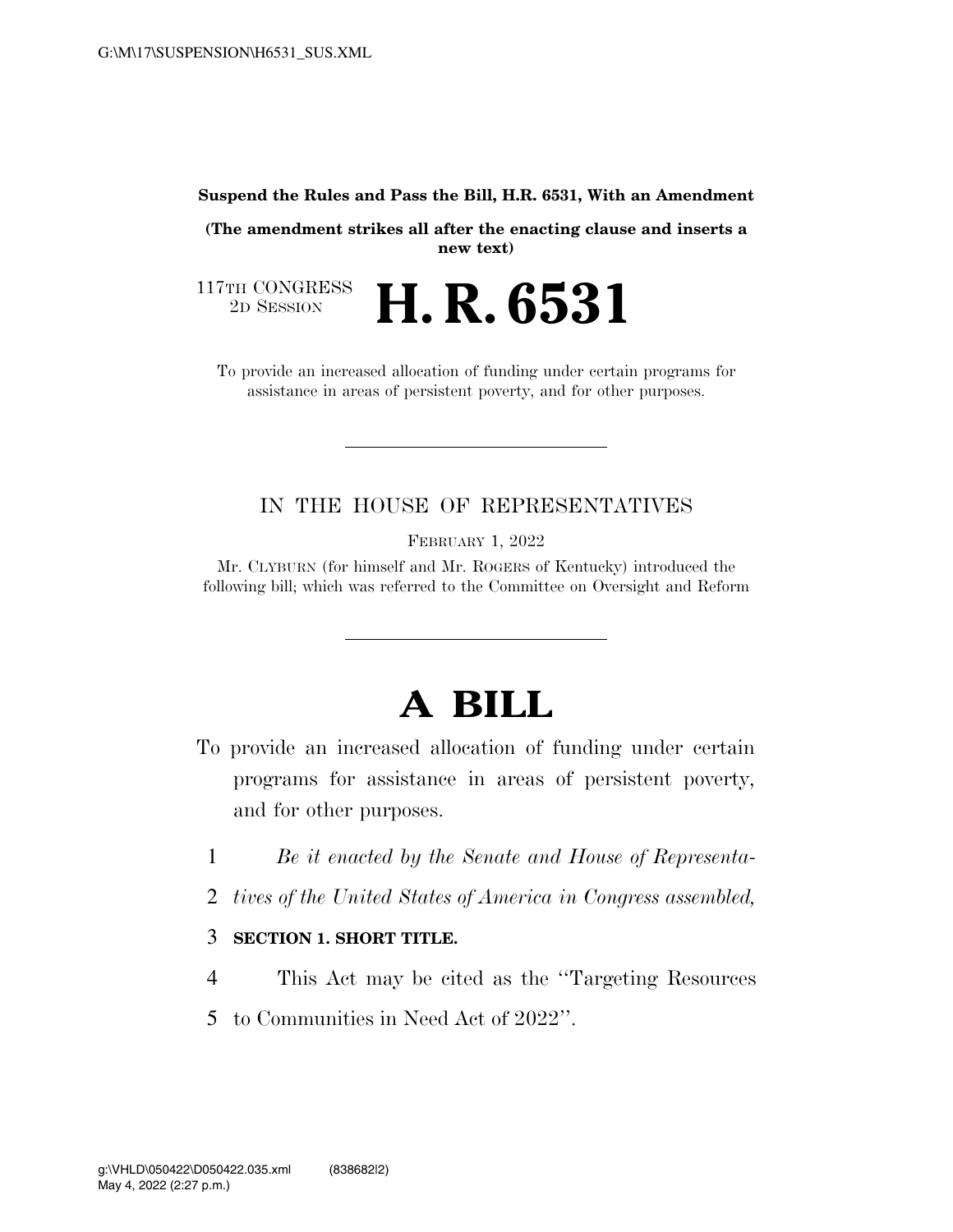| 1              | SEC. 2. INCREASING SHARE OF FEDERAL RESOURCES TO       |
|----------------|--------------------------------------------------------|
| $\overline{2}$ | AREAS OF PERSISTENT POVERTY AND OTHER                  |
| 3              | <b>HIGH-POVERTY AREAS.</b>                             |
| $\overline{4}$ | (a) INCREASING SHARE OF FEDERAL RESOURCES.—            |
| 5              | (1) GUIDANCE AND MEASURES TO INCREASE                  |
| 6              | FEDERAL INVESTMENTS.—Not later than 1 year             |
| 7              | after the date of enactment of this Act, the Director, |
| 8              | in consultation with Federal agencies, shall imple-    |
| 9              | ment guidance to increase the share of Federal in-     |
| 10             | vestments targeted to-                                 |
| 11             | (A) areas of persistent poverty; and                   |
| 12             | (B) other areas of high and persistent pov-            |
| 13             | erty that the Director, in consultation with           |
| 14             | Federal agencies, determines to be appropriate.        |
| 15             | (2) GUIDANCE FOR AGENCIES.—Not later than              |
| 16             | 120 days after the date of enactment of this Act, the  |
| 17             | Director shall issue guidance to Federal agencies      |
| 18             | identifying-                                           |
| 19             | (A) the scope and type of programs subject             |
| 20             | to the guidance and measures required by para-         |
| 21             | graph(1);                                              |
| 22             | (B) the share of Federal investments to be             |
| 23             | targeted to the areas described under para-            |
| 24             | graph(1);                                              |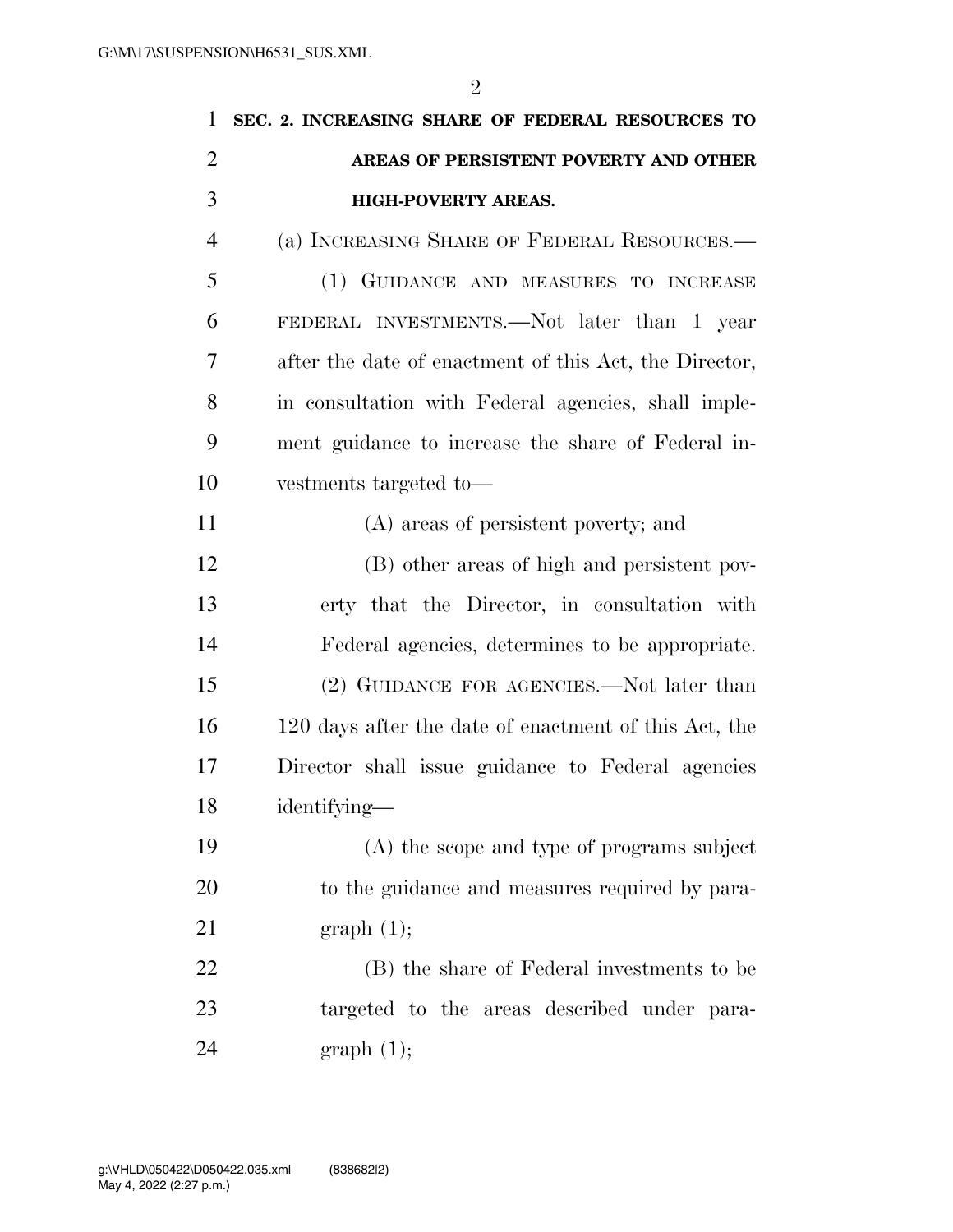(C) the manner in which Federal invest- ments are to be targeted to the areas described under paragraph (1); and

 (D) measures to track the Federal invest- ments targeted to the areas described under paragraph (1) over time.

 (3) INVESTMENT AMOUNT.—In developing the guidance and measures under paragraph (1), the Di- rector shall include a minimum goal that Federal in- vestments targeted to areas of persistent poverty or other areas with high and persistent poverty be in an amount that is greater than the amount that is proportional to the population of such areas in the United States relative to the population of the United States as a whole.

 (4) REPORTS TO CONGRESS.—The Director, in consultation with Federal agencies, shall submit each fiscal year to the appropriate committees of Congress a report that includes—

 (A) a list of the programs, by agency, under which the amount of Federal funds tar- geted to areas described under paragraph (1) were increased in the previous fiscal year, in ac-cordance with such paragraph; and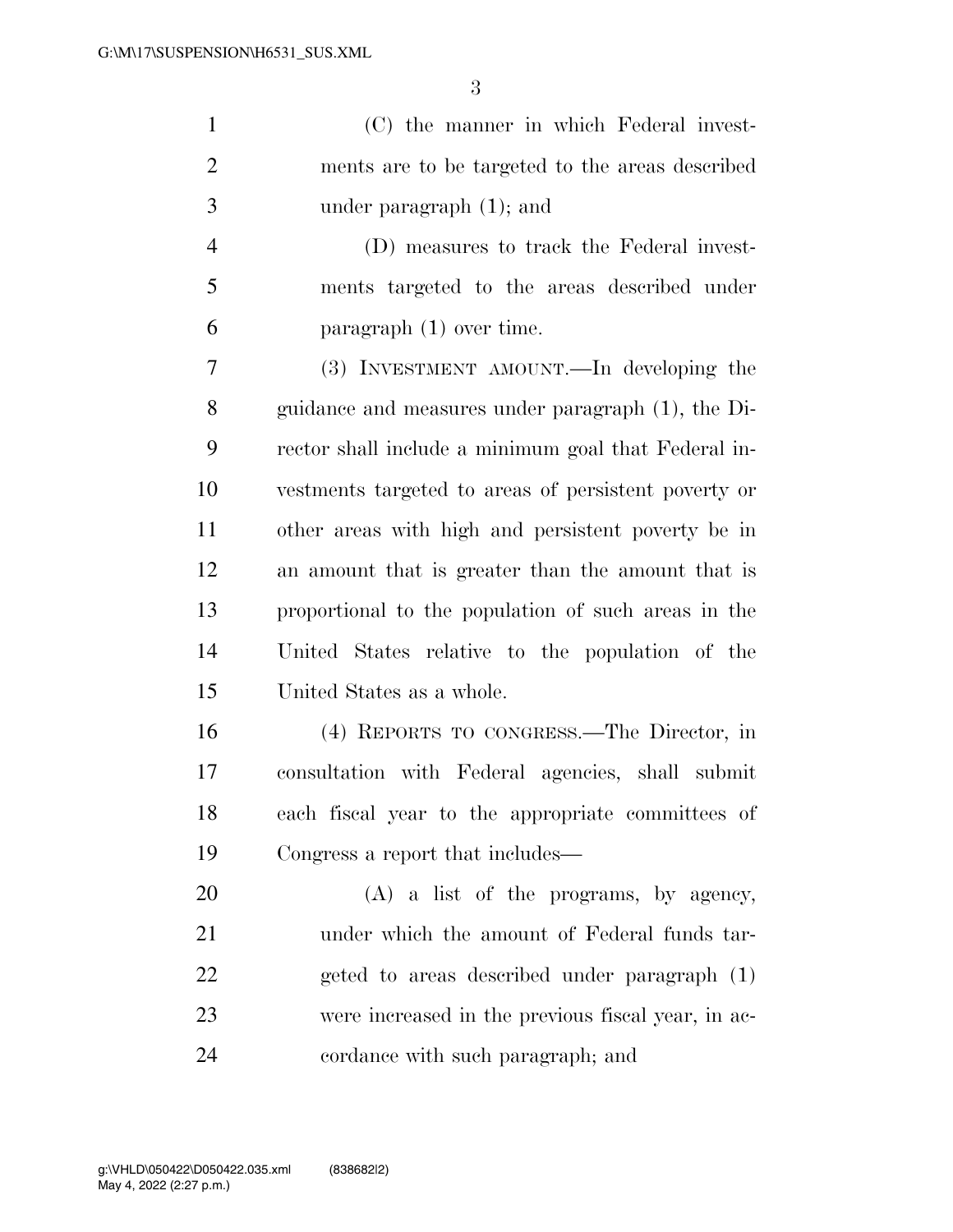| $\mathbf{1}$   | (B) for each program listed under sub-         |
|----------------|------------------------------------------------|
| $\overline{2}$ | paragraph $(A)$ —                              |
| 3              | (i) the amount of funds that were tar-         |
| $\overline{4}$ | geted under the program to an area of per-     |
| 5              | sistent poverty or other area with high and    |
| 6              | persistent poverty during the previous fis-    |
| 7              | cal year;                                      |
| 8              | (ii) the percent change from the fiscal        |
| 9              | year before the previous fiscal year in the    |
| 10             | amount of funds that were targeted under       |
| 11             | the program toward an area of persistent       |
| 12             | poverty or other area with high and per-       |
| 13             | sistent poverty; and                           |
| 14             | (iii) to the extent practicable, an as-        |
| 15             | sessment of the economic impact of the         |
| 16             | program on the area, including data on the     |
| 17             | categories of individuals impacted by the      |
| 18             | targeting of funds to such areas under the     |
| 19             | program, disaggregated by household in-        |
| 20             | come, race, gender, age, national origin,      |
| 21             | disability status, and whether the individ-    |
| 22             | uals live in an urban area, suburban area,     |
| 23             | or rural area.                                 |
| 24             | (b) PUBLICATION OF LIST OF AREAS OF PERSISTENT |
|                | 25 POVERTY.-                                   |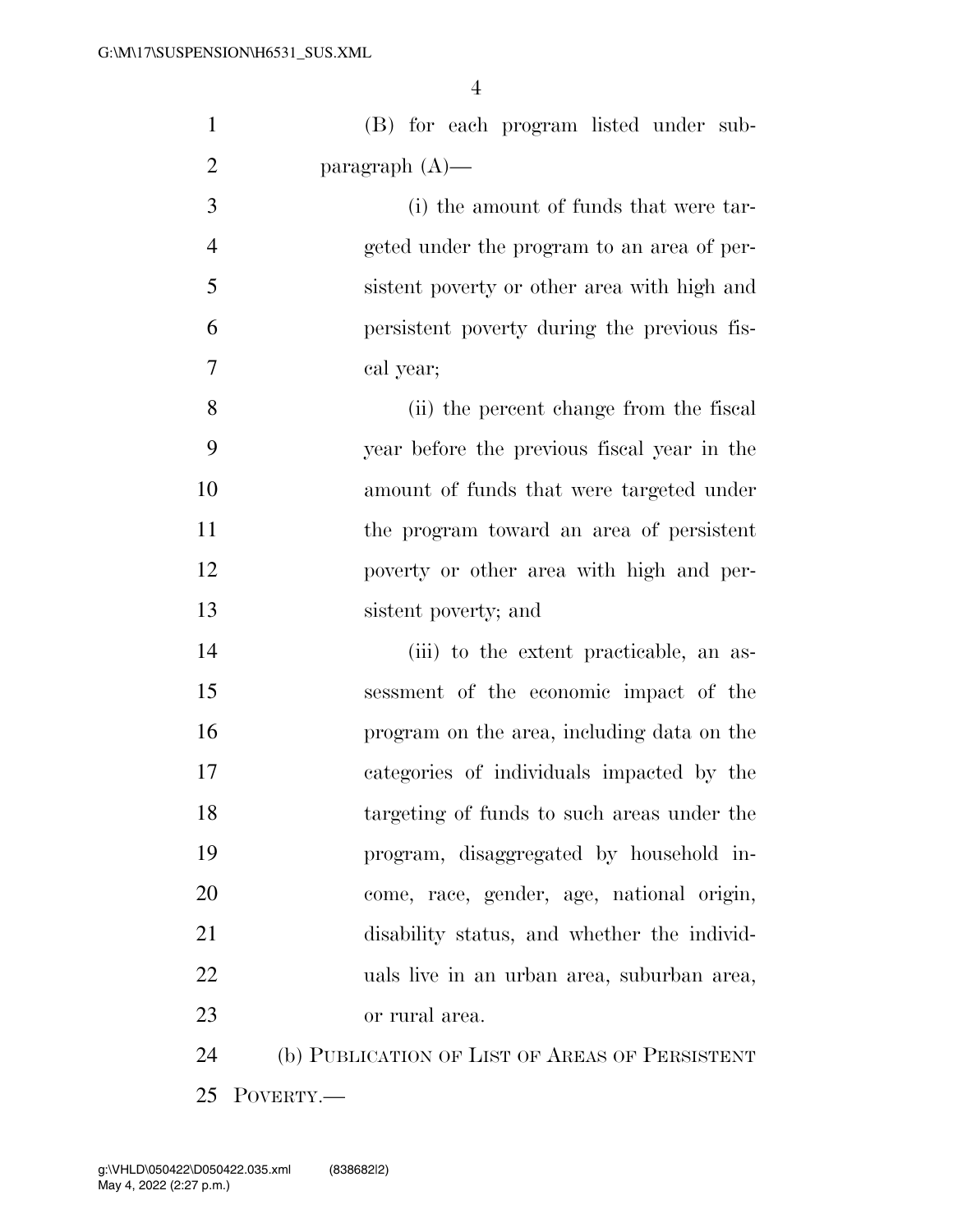(1) IN GENERAL.—Not later than 60 days after the date of enactment of this Act, the Bureau of the Census shall publish a list of all areas of persistent poverty.

 (2) UPDATE.—The Bureau of the Census shall update annually the list published under paragraph  $7(1).$ 

(c) GAO REPORTS.—

 (1) INITIAL REPORT.—Not later than two years after the date of enactment of this Act, the Comp- troller General of the United States shall provide to the appropriate committees of Congress a report on the effectiveness of the measures implemented under subsection (a), including an assessment regarding the impact of increasing Federal investments spent in areas of persistent poverty and other areas with high and persistent poverty.

 (2) SUBSEQUENT REPORTS.—Not later than 10 years after the date of enactment of this Act, the Comptroller General of the United States shall pro- vide at least two subsequent reports (as described in paragraph (1)) to the appropriate committees of Congress.

 (d) AUTHORIZATION OF APPROPRIATIONS.—There is authorized to be appropriated for fiscal year 2023,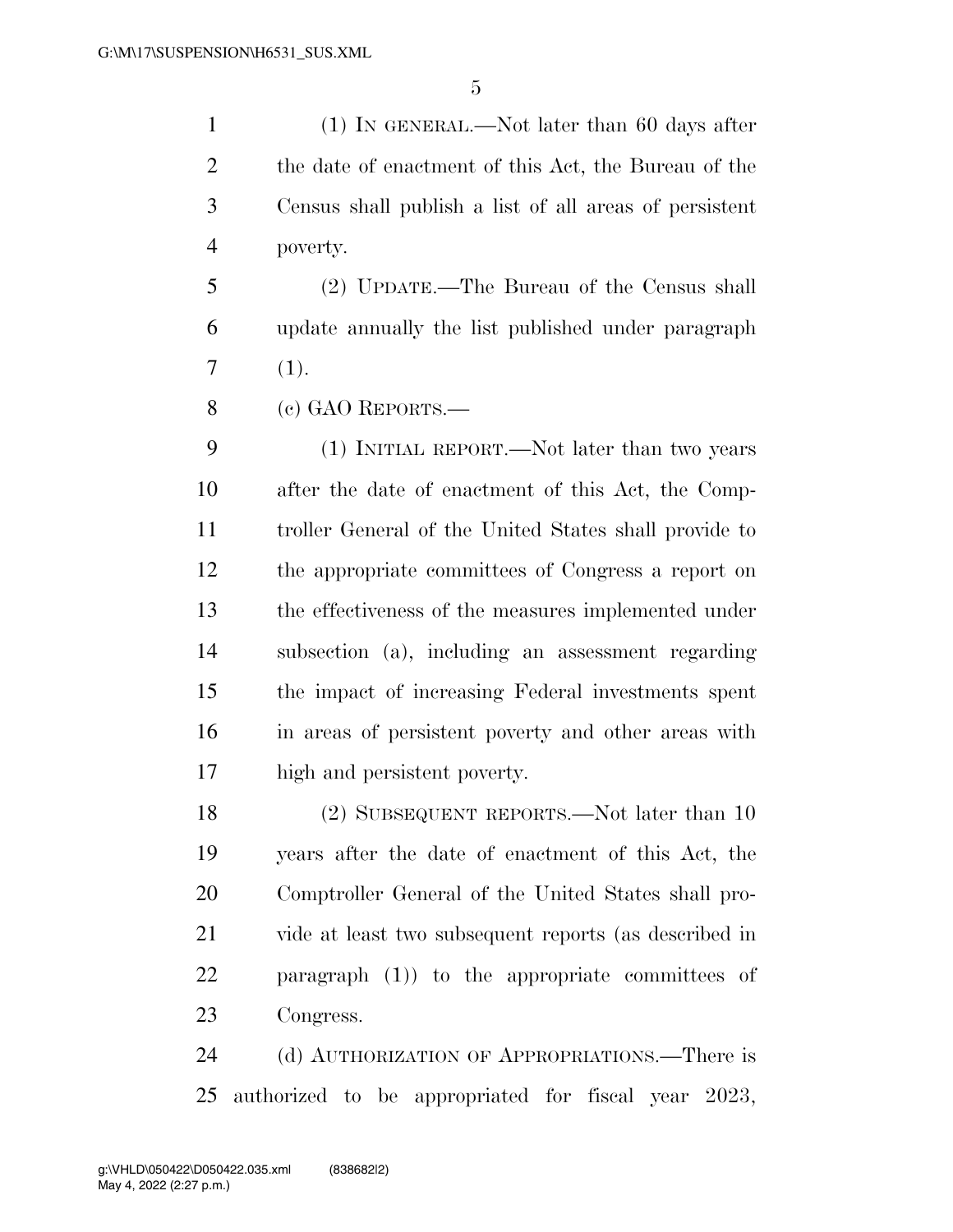\$5,000,000 for salaries and expenses (including for enter- ing contracts with non-Federal persons) to carry out this Act.

- (e) DEFINITIONS.—In this Act:
- (1) APPROPRIATE COMMITTEES OF CON- GRESS.—The term ''appropriate committees of Con-gress'' means—

 (A) the Committee on Appropriations, the Committee on the Budget, the Committee on Commerce, Science, and Transportation, and the Committee on Homeland Security and Gov-ernmental Affairs of the Senate;

 (B) the Committee on Appropriations, the Committee on the Budget, the Committee on Energy and Commerce, the Committee on Transportation and Infrastructure, and the Committee on Oversight and Reform of the House of Representatives; and

 (C) any other committee of Congress that has jurisdiction over an agency with a role de- veloping or implementing measures under sub-section (a).

23 (2) AREA OF PERSISTENT POVERTY.—The term ''area of persistent poverty'' means an area that is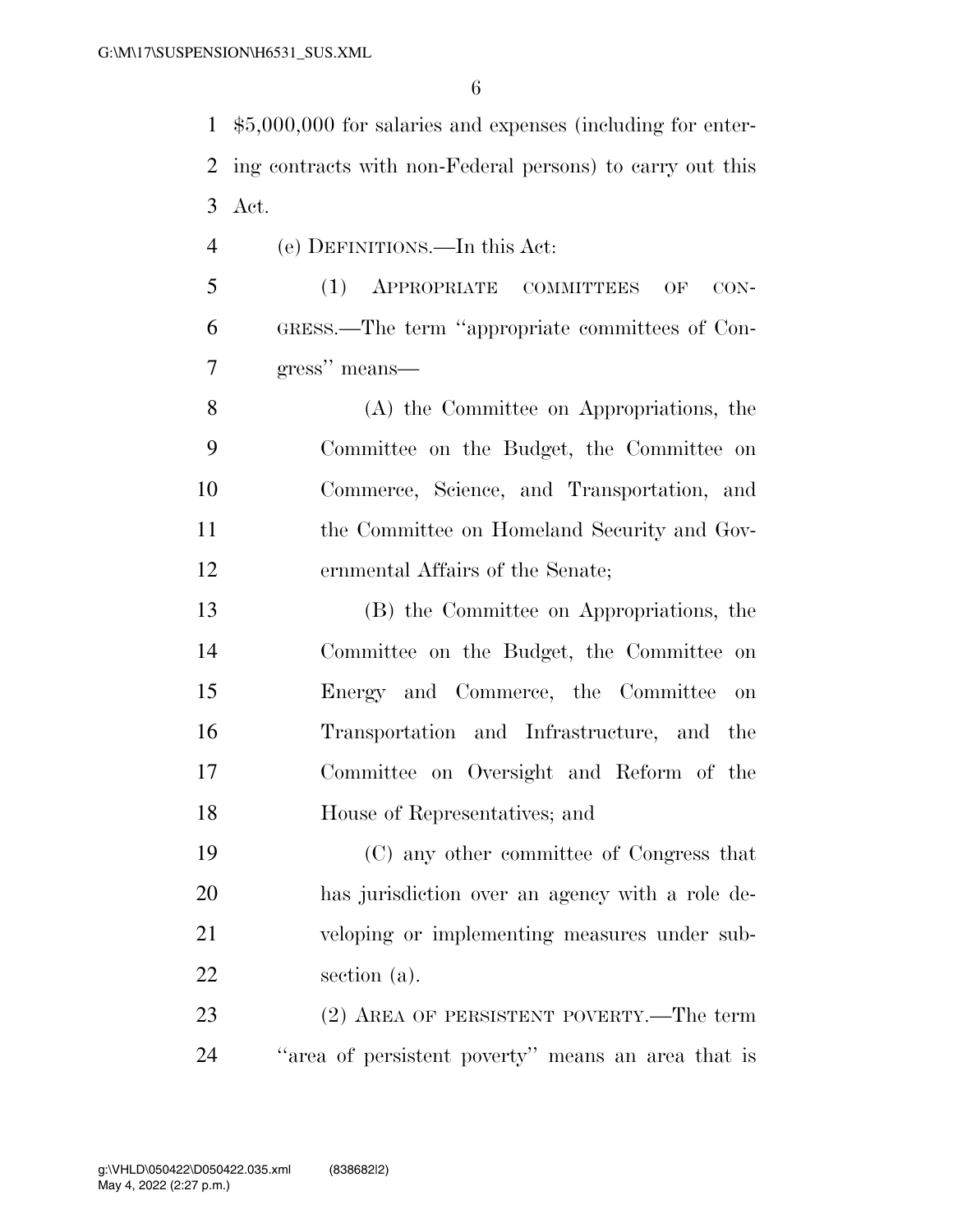a high-poverty census tract or a persistent poverty county.

 (3) DIRECTOR.—The term ''Director'' means the Director of the Office of Management and Budg-et.

 (4) HIGH-POVERTY CENSUS TRACT.—The term ''high-poverty census tract'' means a census tract that has a poverty rate of not less than 20 percent in the most recent American Community Survey 5- year data published by the Bureau of the Census.

 (5) PERSISTENT POVERTY COUNTY.—The term ''persistent poverty county'' means—

 (A) a county, parish, or other equivalent county division (as determined by the Bureau of the Census) with a poverty rate of not less than 20 percent in the Small Area Income and Pov- erty Estimates by the Bureau of the Census in at least 25 of the last 30 years, including the most recent year for which the estimates are available; or

 (B) for areas where Small Area Income and Poverty Estimates are not available, a county, parish, or equivalent level of geography, with a poverty rate of not less than 20 percent in at least 25 of the last 30 years, including the